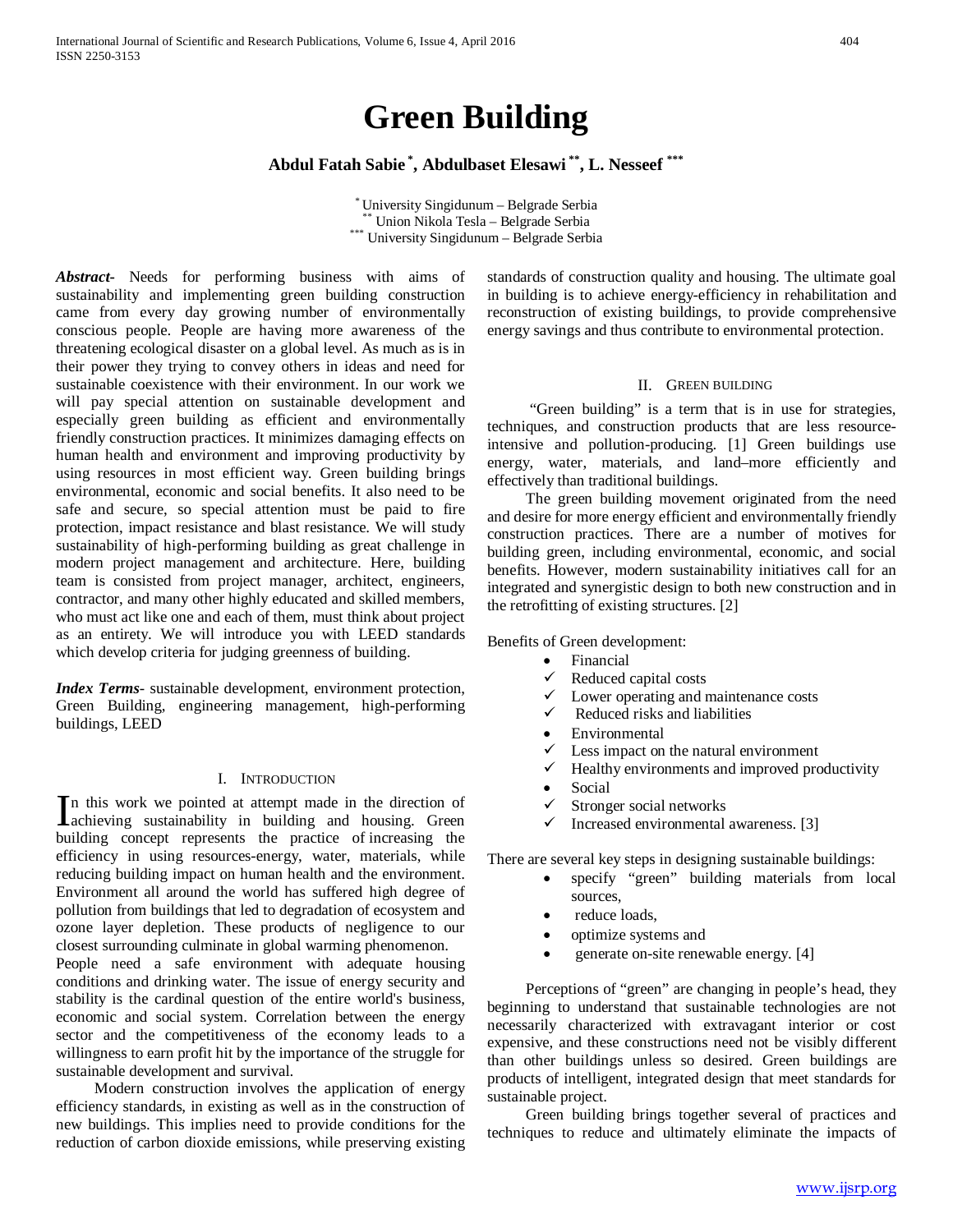buildings on the environment and human health. It often emphasizes taking advantage of [renewable resources,](http://en.wikipedia.org/wiki/Renewable_resource) e.g., using sunlight through [passive solar,](http://en.wikipedia.org/wiki/Passive_solar) [active solar,](http://en.wikipedia.org/wiki/Passive_solar) and photovoltaic [t](http://en.wikipedia.org/wiki/Photovoltaic)echniques and using plants and trees through [green roofs,](http://en.wikipedia.org/wiki/Green_roof) [rain](http://en.wikipedia.org/wiki/Green_roof)  [gardens,](http://en.wikipedia.org/wiki/Rain_gardens) and for reduction of rainwater run-off. Many other techniques, such as using packed gravel or permeable concrete instead of conventional concrete or asphalt to enhance replenishment of ground water, are used as well.

#### III. PRINCIPLES AND STANDARDS IN GREEN BUILDING

 Guiding principles that should be complied in green building:

- Structure design efficiency,
- Energy efficiency,
- Water efficiency,
- Materials efficiency,
- Indoor environmental quality enhancement,
- Operations and maintenance optimization, and
- Waste and toxics reduction.[1]

 A green material is one that simultaneously does the most with the least, fits most harmoniously within ecosystem processes, helps eliminate the use of other materials and energy, and contributes to the attainment of a service-based economy. Criteria for evaluating building materials include the general categories of resources, performance and pollution. The resources required for a material can be consumed in extraction, production, use or disposal. For each category of material, performance means something quite different. For example, the performance of insulation must be judged mainly in terms of its thermal resistance, while a floor tile would be evaluated more for its durability.[5]

 Deciding what is "green" is sometimes quite relative. Some products in a certain category might be the greenest simply because the available alternatives are so destructive (for example, CCA-treated wood or PVC plastic). It is often inevitably comparing the energy-intensity of one product with the toxicity of another. Objective rating for every product and material will always be a difficult. It should be pursued, but evaluators, particularly those who synthesize available data to help consumers make the best possible choices, will simply have to do the best they can. [5]

 As a result of the increased interest in green building concepts and practices, a number of organizations have developed standards, codes and rating systems that let government regulators, building professionals and consumers embrace green building with confidence. In some cases, codes are written so local governments can adopt them as bylaws to reduce the local environmental impact of buildings. [6]

 This approach has since been formalized in a number of assessment and rating systems, such as the BREEAM (BRE Environmental Assessment Method), standard introduced in Britain in 1990, and the LEED (Leadership in Energy and Environmental Design) standards developed by the United States Green Building Council (USGBC) starting in 2000. [7] Systems for environmental certification, LEED and BREEAM were made to support the construction of environmentally friendly and energy-efficient buildings.

 The LEED standards are intended to produce "the world's greenest and best buildings" by giving developers a straightforward checklist of criteria by which the greenness of a building can be judged. Points are awarded in various categories, from energy use (up to 17 points) to water-efficiency (up to five points) to indoor environment quality (up to 15 points); the total then determines the building's LEED rating. Extra points can be earned by installing particular features, such as renewable-energy generators or carbon-dioxide monitoring systems. A building that achieves a score of 39 points earns a "gold" rating; 52 points earns a "platinum" rating. A gold-rated building is estimated to have reduced its environmental impact by 50% compared with an equivalent conventional building, and a platinum-rated building by over 70%. [8]

 The example of platinum-rated building is Aldo Leopold Legacy Center, Baraboo, WI. This center is located in a Coldhumid climate region, with building type(s): Interpretive Center, Commercial office. It is a new construction on 11,900 ft2 (1,100 m2), completed in April 2007. Rating: U.S. Green Building Council LEED-NC, v.2/v.2.1--Level: Platinum (61 points) Rating: Zero Energy Building.[9]

 The Foundation located the project on a previously disturbed site, which it is restoring to native ecosystems. The project team used crushed gravel in place of blacktop or concrete paving, increasing rainwater infiltration and blending the developed areas into the surrounding landscape. The native landscaping requires no irrigation. Waterless urinals, dual-flush toilets, and efficient faucets reduce water consumption by 65%. An on-site well provides potable water, and an existing septic system treats wastewater. [9]

 Thinning the Leopold forests improved forest health while providing 90,000 board feet of wood for use in the project. More than 75% of all wood used in the project was certified to Forest Stewardship Council standards, and 60% of all materials were manufactured within 500 miles of the project site. [9]

 The Legacy Center was designed to use 70% less energy than a comparable conventional building. A 39.6-kW rooftop photovoltaic array produces more than 110% of the project's annual electricity needs. This excess renewable energy, along with on-site carbon sequestration, offsets the greenhouse gas emissions resulting from the project's operations. Day-lighting eliminates the need for electric lighting during most of the day. Ground-source heat pumps connected to a radiant slab provide heating and cooling, and an earth-tube system provides tempered fresh air. [9]

### IV. HPG BUILDINGS

 High-performance green (HPG) buildings are "green" or "sustainable" buildings which exhibit maximum energy efficiency of envelope, mechanical and lighting systems coupled with improved indoor environmental quality to enhance occupants' well being. HPG buildings are conceived to reduce energy costs, and to improve the health and productivity of occupants. [10] Early decisions in the planning and the design process of a building project lead to improved building performance outcomes. Competence of project teams is essential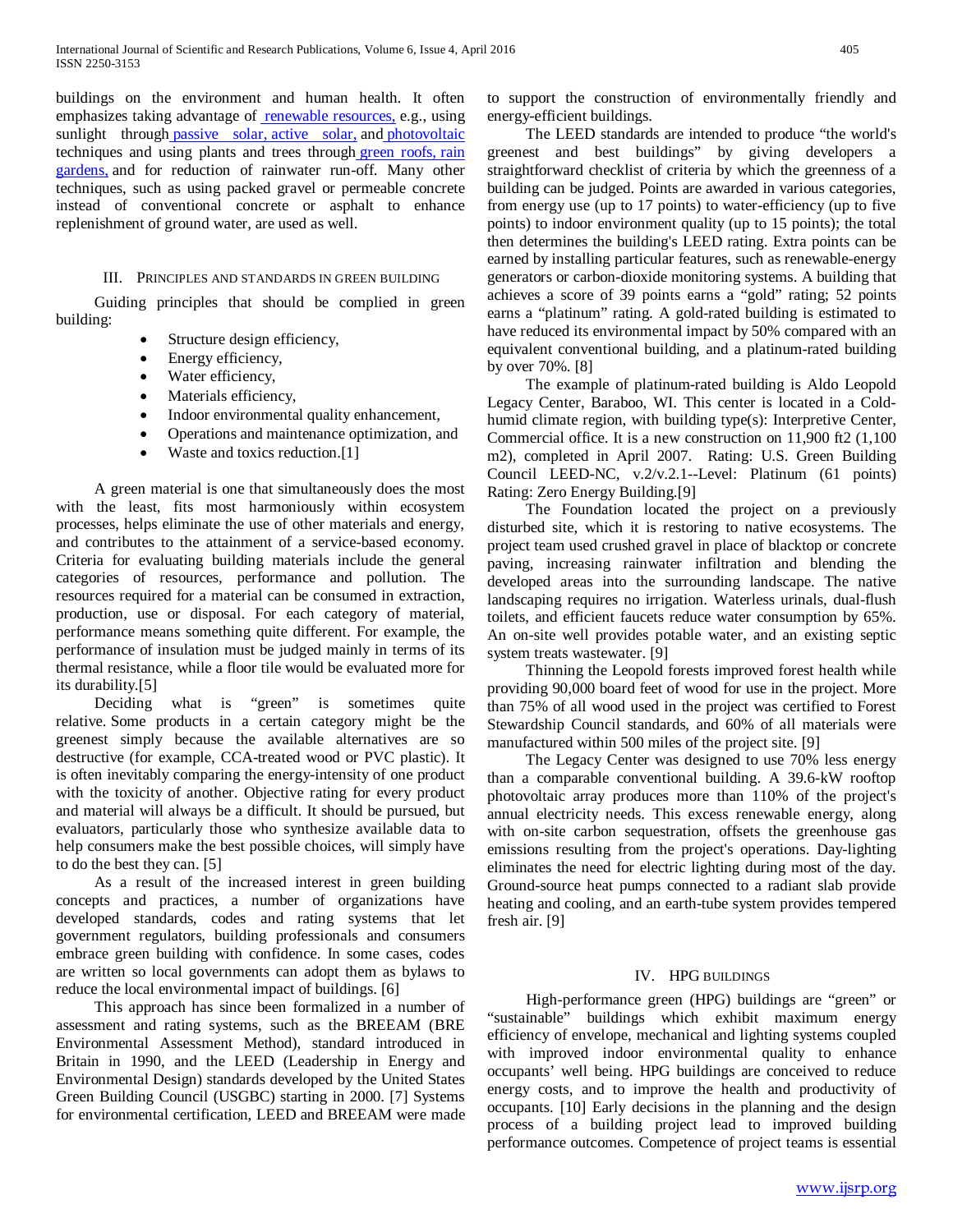for HPG building project success. HPG buildings are designed to reduce resource consumption through recycling, water and energy conservation strategies, and emissions reductions.

Low-energy buildings mean that building must have a high level of insulation, very energy efficient windows, a high level of air tightness and natural/ mechanical ventilation with very efficient heat recovery to reduce heating/cooling needs. Passive solar building design may boost their energy performance to very high levels by enabling the building to collect solar heat in winter and reject solar heat in summer and/or by integrating active solar technologies (such as solar collectors for domestic hot water and space heating or PV-panels for electricity generation). In addition, other energy/resource saving measures may also be utilized, e.g. on-site windmills to produce electricity or rainwater collecting systems.

 High-performance green buildings have the potential to reduce the environmental and economic footprint of buildings by minimizing energy use, reducing resource consumption and waste, and providing healthy and productive environments for occupants. [11]

 Irrational use of raw materials and consequently their disappearance created a need for using alternative energy sources while the rising costs of energy made a stimulus for consumers of energy to conserve. Initial construction costs: 60% to 85% of a building's real costs are associated with building operations while the construction cost totals 10%; the majority of operational costs are related to heating, ventilating, and airconditioning (HVAC), and illumination loads of buildings consume 40% of energy in the United States. [11] Highperformance buildings reduce energy consumption significantly through utilization of high efficiency HVAC, lighting, and envelope systems. The Sustainable Building Task Report, examining 33 green building projects in California, confirmed that high-performance green buildings are 25% to 30% more energy efficient and demand, on average, 10% lower, peak electrical loads when compared to traditional buildings.

## V. NEARLY ZERO-ENERGY BUILDINGS

 Many European countries started their energy efficiency policies in early eighties. Today in Europe there are new buildings whose annual energy consumption for heating per unit of useful floor area does not exceed 10 kWh / m2 and existing buildings that consume a lot more and continue to participate in final energy consumption with 38 percent of the total consumption of the European states. Existing buildings account for about 90 percent of the building, which means that the technology is quite advanced, but still consumes a lot of energy because even in Europe did not perform significant energy rehabilitation of existing buildings. The biggest obstacles to the implementation of energy efficiency in existing buildings are residential buildings, i.e. their energy rehabilitation. [12]

 A nearly zero-energy building is "a building that has a very high energy performance. The nearly zero or very low amount of energy required should be covered to a very significant extent by energy from renewable sources, including energy from renewable sources produced on-site or nearby"*.* This is defined in Article 9 of Energy Performance of Buildings.

 Article 9 requires that *"*Member States shall ensure that by 31 December 2020 all new buildings are nearly zero-energy buildings; and after 31 December 2018, new buildings occupied and owned by public authorities are nearly zero-energy buildings"*.* Member States shall furthermore *"*draw up national plans for increasing the number of nearly zero-energy buildings*"*  and *"*following the leading example of the public sector, develop policies and take measures such as the setting of targets in order to stimulate the transformation of buildings that are refurbished into nearly zero-energy buildings*".*[13]

 Plans and aim of Directive on the energy performance of buildings (EPBD) are that by 2020 all new buildings constructed within the European Union after 2020 should reach nearly zero-energy levels, all new buildings should demonstrate very high energy performance and their reduced or very low energy needs will be significantly covered by renewable energy sources. Principles for a nearly zero-energy buildings definition should take into account all financial, legal, technical and environmental aspects and should meet the present and future challenges and benefits. Various Member States have already set up long-term strategies and targets for achieving low-energy standards for new houses. [14]

 Reduction of energy consumption and the use of energy from renewable sources in the buildings sector constitute important measures needed to reduce the Union's energy dependency and greenhouse gas emissions. Together with an increased use of energy from renewable sources, measures taken to reduce energy consumption in the Union would allow the Union to comply with the Kyoto Protocol to the United Nations Framework Convention on Climate Change (UNFCCC), and to honor both its long term commitment to maintain the global temperature rise below  $2^{\circ}C$ , and its commitment to reduce, by 2020, overall greenhouse gas emissions by at least 20 % below 1990 levels, and by 30 % in the event of an international agreement being reached. Reduced energy consumption and an increased use of energy from renewable sources also have an important part to play in promoting security of energy supply, technological developments and in creating opportunities for employment and regional development, in particular in rural areas. [14]

 European Union financial instruments should be used to give practical effect to the objectives of this Directive, without however substituting national measures. In particular, they should be used for providing appropriate and innovative means of financing to catalyze investment in energy efficiency measures. They could play an important role in the development of national, regional and local energy efficiency funds, instruments, or mechanisms, which deliver such financing possibilities to private property owners, to small and mediumsized enterprises and to energy efficiency service companies. [14]

# VI. CONCLUSION

 In today's modern world, when we look up to the future it seems uncertain. Necessary steps are to turn to programs aimed at sustainable development. Conventional natural resources are being consumed without any plan or control, energy production, has brought great damage to nature, and if we continue this way